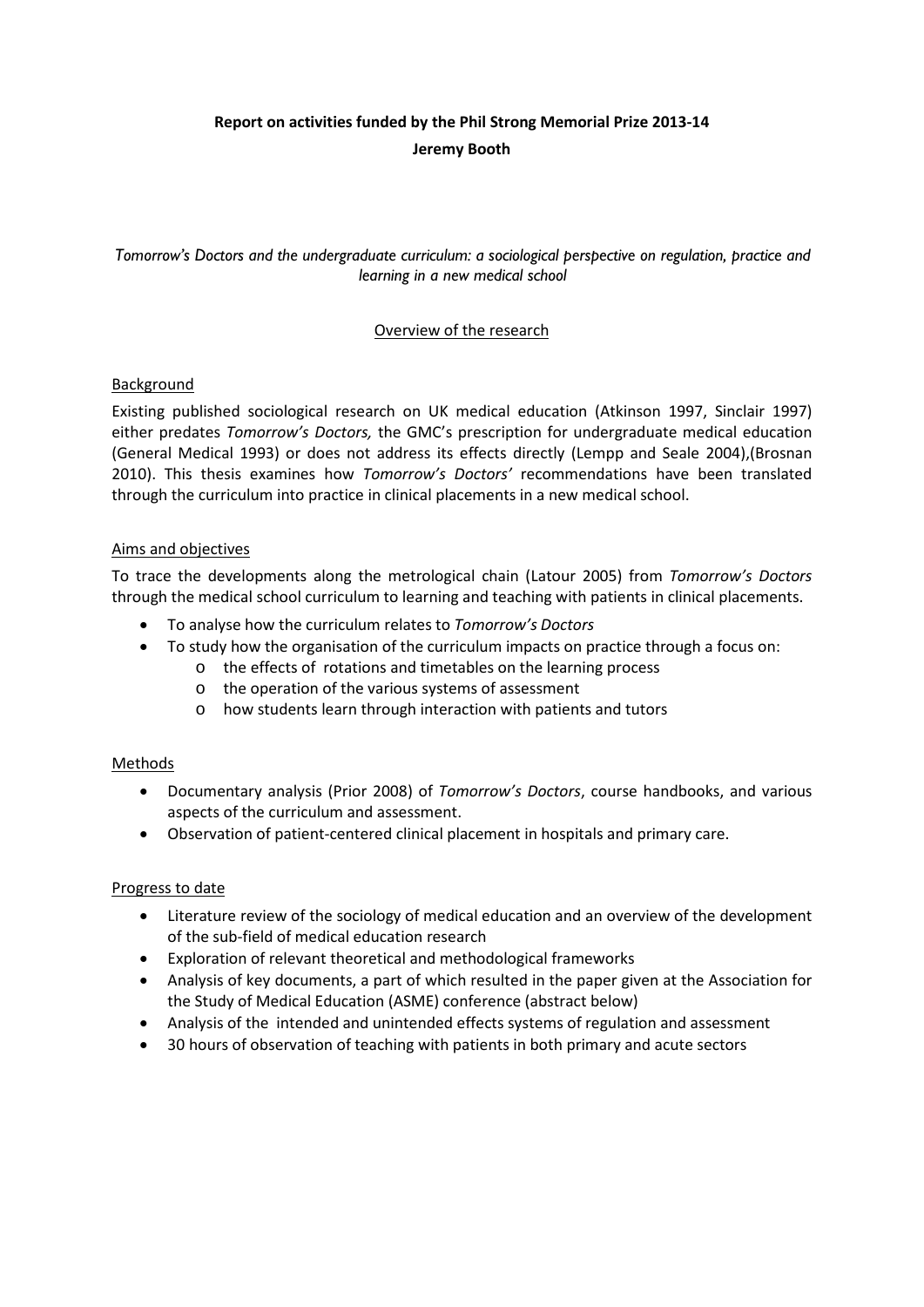#### Activities supported

As proposed in the application, the prize was used to fund attendance at the following events and I ended my engagement with a paper given at the Association for the Study of Medical Education (ASME) annual scientific meeting (abstract below).

| Date                      | Title                                                     | <b>Venue</b>                                    |
|---------------------------|-----------------------------------------------------------|-------------------------------------------------|
| 25th October 2013         | Professionalism and<br>Professional Identity              | Austin Court, Cambridge Street,<br>Birmingham.  |
| 20th November 2013        | <b>Researching Medical</b><br><b>Education Conference</b> | RIBA, London.                                   |
| 21 <sup>st</sup> November | Education research group                                  | RIBA, London.                                   |
| 16th - 18th July 2014     | <b>Annual Scientific Meeting</b>                          | The Brighton Centre, Kings<br>Road, Brighton UK |

# *Abstract: Tomorrow's Doctors: from manifesto to manual – a 20 minute presentation to ASME Education Research Group Brighton, 17th July 2014*

#### *Background and purpose*

The first edition of *Tomorrow's Doctors* was a response to the variability in undergraduate medical education caused by a lack of explicitness and the 'uncoded' agreements of examiners (General Medical 1993). It was designed to 'to promote the development of a curriculum which corrects the existing faults of overload and didacticism' (1993 §19. p.6) seen as inimical to the educational opportunities essential for educating doctors capable of adjusting to change (1993 §23 p.7). Against the background of the shifts in the GMC's priorities over the last 2 decades, this paper will explore what (Timmermans and Epstein 2010) refer to as 'collateral damage' and the 'ironies of unintended consequences' (2010 p.84) that attend attempts at standardisation.

#### *Methodology*

Beginning with the Medical Act of 1983 and drawing on a sociological account of the GMC during the 1980s (Stacey 1992), Timmermans and Epstein's discussions of standardisation and an approach that asks what documents do rather than simply what they say (Prior 2008) the paper will offer an analysis of the three editions of *Tomorrow's Doctors* to trace the progression from what may be seen as a *manifesto* for a new framework in medical education in 1993, to a tool for its regulation, a *manual* in 2009. The paper will demonstrate how the need to transfer information from place to place categorises and shapes practices and standards and how the processes of inspection and evaluation deployed by the GMC in the regulation of medical schools have fed back into the standards that it applies.